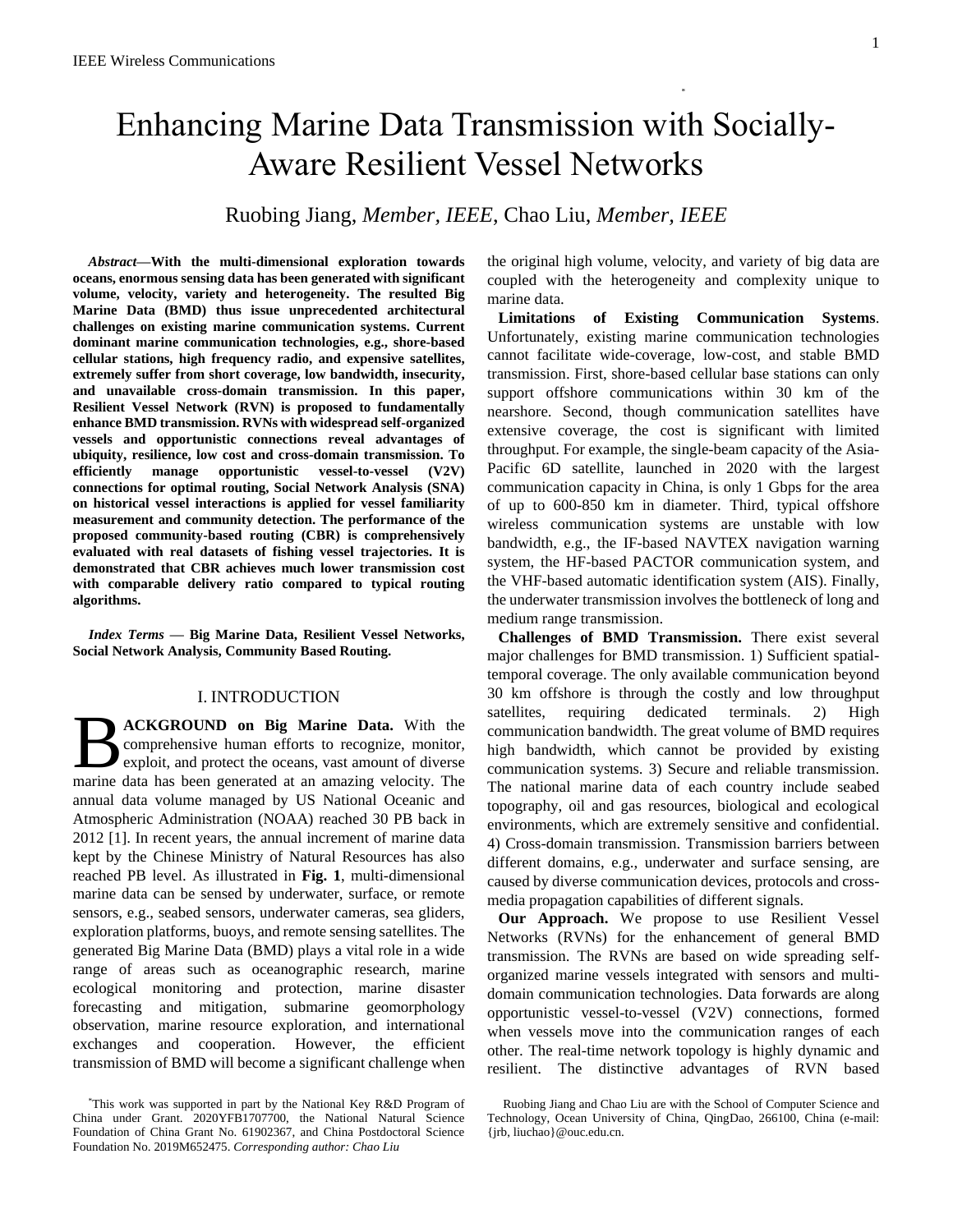

<span id="page-1-0"></span>**Fig. 1 Multi-dimensional Big Marine Data (BMD) and existing communication technologies**

communication include low transmission cost, sufficient coverage, and cross-domain transmission capability, which perfectly bridge the gap between the requirements of BMD transmission and existing marine communication technologies. To predict and manage the opportunistic V2V connections among vessels for optimal data routing, we apply Social Network Analysis (SNA) on large-scale datasets of real vessel GPS trajectories to explore essential social characteristics of RVNs. Implicit social communities are detected based on vessel familiarity abstracted from historical trajectories. Social community-based routing (CBR) is then proposed to effectively utilize opportunistic connections, where marine data are selectively forwarded to vessel relays being more familiar with the targeted data receiver.

**Performance Evaluation.** The proposed CBR is evaluated with real GPS datasets of fishing vessel trajectories, comparing to typical routing algorithms. The GPS datasets are collected from 12,209 fishing vessels with diverse fishing types within the area of 121°E - 128°E, 26°N - 34°N in East China Sea. The GPS record sequences are from January 1, 2015 to December 31, 2018 with a general interval of around 3 min. Transmission performance on average delivery ratio and transmission cost are evaluated and the proposed CBR achieves largely reduced transmission cost with comparable delivery ratio.

The rest of this article is organized as follows. The following section introduces the fundamentals of social network analysis and its applications. We then model resilient vessel networks, apply SNA and propose social community-based routing in Section III. Section IV evaluates the routing performance and Section V presents the related work. Future directions and conclusion are finally given.

# II. BASICS ON SOCIAL NETWORK ANALYSIS

Social Network Analysis (SNA) [2] studies social interactions to reveal inherent patterns of individual and group behaviors. SNA is an interdisciplinary academic field involving sociology, economics, psychology, graph theory, data science, statistics, and communication. Originate from sociology, early SNA efforts include several important revelations on social phenomena, such as small world phenomenon or six-degree of separation, weak tie theory, the concept of structural hole, and Dunbar's number of human cognitive limit. Recent developments on SNA turn to quantitative network analysis based on a series of hierarchical evaluation metrics.

In this section, quantitative measurements and key issues at the node level, link level, and subnetwork level are respectively discussed. We then introduce the applications of these metrics in solving important issues of online social networks and cyberphysical networks, e.g., influential user identification, user recommendation, information cascade analysis, and social aware routing.

# *A. Centrality and Node Classification*

Since the main components of social networks are nodes and the associated interactions among them, the primary efforts of SNA are to understand the characteristics of network nodes by measuring and differentiating their importance. Node importance are commonly measured by centrality applying different quantitative models, e.g., Degree Centrality, Closeness Centrality, Betweenness Centrality, Katz Centrality, and Eigenvector Centrality.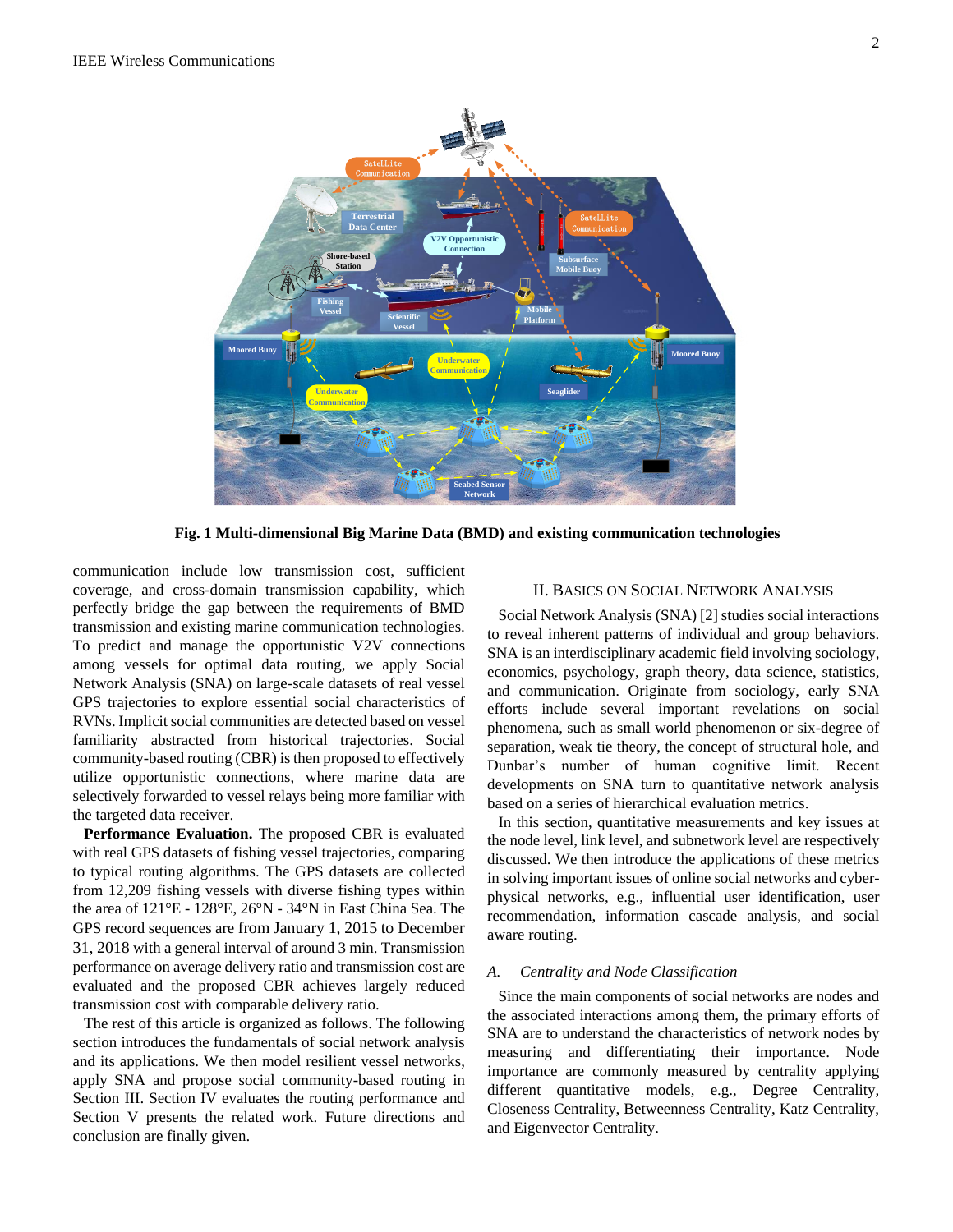*Degree Centrality* measures the number of links for each node to quantify nodes' neighborhood scale. When the interactions in a social network are designed to be directed, in-degree centrality and out-degree centrality can be considered separately. However, since node degree only involves local situation, degree centrality cannot accurately represent the global importance of a node.

*Closeness Centrality* measures the reciprocal of the average distance of the shortest paths from a node to all the other nodes in the network. The higher this metric, the closer the node is to other nodes, and thus the node is considered to be more central.

*Betweenness Centrality* is also based on shortest paths while measuring the proportion of the shortest paths that passing through a node without ending at or starting from it. This metric represents the degree to which a node bridges other node pairs in the whole network. The betweenness also has various extensions by replacing pairwise shortest paths with other paths such as random-walk betweenness, network flow betweenness and routing betweenness.

*Katz Centrality* measures node influence by taking all paths passing through the node into consideration so that all network links are involved instead of only the ones along pairwise shortest paths. This metric exhibits extremely high degree of computational complexity.

*Eigenvector Centrality* measures a node by the measurements of its neighbors. By considering both the number of links and the measurements of connected nodes, this metric requires iterative calculations to converge. Similar metrics include PageRank and its variants such as TunkRank and TwitterRank.

#### *B. Homophily and Link Prediction*

At the link level, an important and promising task is to predict link formation. The basic idea to determine the probability of new link formation between two nodes without direct connection is to measure the structural homophily or attribute similarity of the two nodes.

For the class of link prediction methods measuring structural homophily, the assumption is that the more similar the network structure around the two nodes, the more likely they are to form a new link. Measurements such as *Common Neighbors*, *Jaccard Coefficient*, and *Adamic/Adar* are based on the number or degrees of the common adjacent nodes of the two nodes. *Katz Measure* considers the weighted sum of the lengths of the existing paths between the two nodes. *Random Walk Measure* calculates the stable arrival probability from the one node to the other by random walk.

For the class of link prediction methods measuring attribute similarity, the assumption is that two similar nodes tend to form a link. Optional attributes can be Degree, Euclidean Distance and even the similarity degree of their common neighbors

#### *C. Modularity and Community Detection*

When nodes can be differentiated or divided by centrality or homophily, the social network will naturally exhibit the existence of community structure, where internal nodes are more densely connected with each other than external nodes.

To detect disjoint communities without common nodes, the most popular detection/partition method is *Modularity Maximization*. This method searches over all the possible network divisions to maximize the modularity benefit based on the structural metrics such as link betweenness.

The detection of overlapping communities is more challenging since any node can belong to multiple communities. Typical detection methods include node-centric ones such as *Clique Percolation* based on k-clique detection and link-centric ones such as *Link Clustering* based on hierarchical similarity measurements.

# *D. SNA on Online Social Networks*

As the proliferation of virous online social services such as instant messaging applications WeChat and Skype, microblogs Twitter and Weibo, and science websites Web of Science and DBLP, plenty of online data on social communities and interactions become available and facilitate the rapid development of computational SNA to perform deep mining, understanding and prediction on online social behaviors and network evolutions.

At the node level, the centrality measurements and node classification enable the identification of influential users [3], inference of unknown user attributes, and prediction of user behavior.

At the link level, the link mining enables the inference of trust relationship, recommendation of friends or products or news, prediction of criminal associations, and improvement of marketing strategies.

At the network/subnetwork level, community detection supports the analysis and management of information cascade, effective advertisement of relevant information, identification of rumors, malicious activities, and frauds, abstraction of superscale network at different resolutions for macro decisionmaking or visualization.

# *E. SNA on Cyber-physical Systems*

Cyber-physical systems (CPS) are formed by physical nodes interacting with each other under computationally intelligent mechanisms to perform specific functions. When the physical nodes are inherently mobile, the system is a mobile CPS[4].

Typical (mobile) CPSs are wireless sensor networks [5], smart grids, vehicular networks [6][7], resilient vessel networks (RVNs), and smartphone networks. Since CPSs are serving or controlled by human behaviors, there are increasing advantages to take social factors into account.

Node level SNA identifying influential nodes improves routing or information dissemination efficiency by assigning higher forwarding priorities to more influential modes.

Link level SNA predicts future links [8] which particularly contributes to opportunistic transmissions.

Community level SNA detects communities by grouping similar nodes or links in terms of higher inner interactions within communities. Community-aware routing [9] thus reaches target nodes faster through the members of the same community.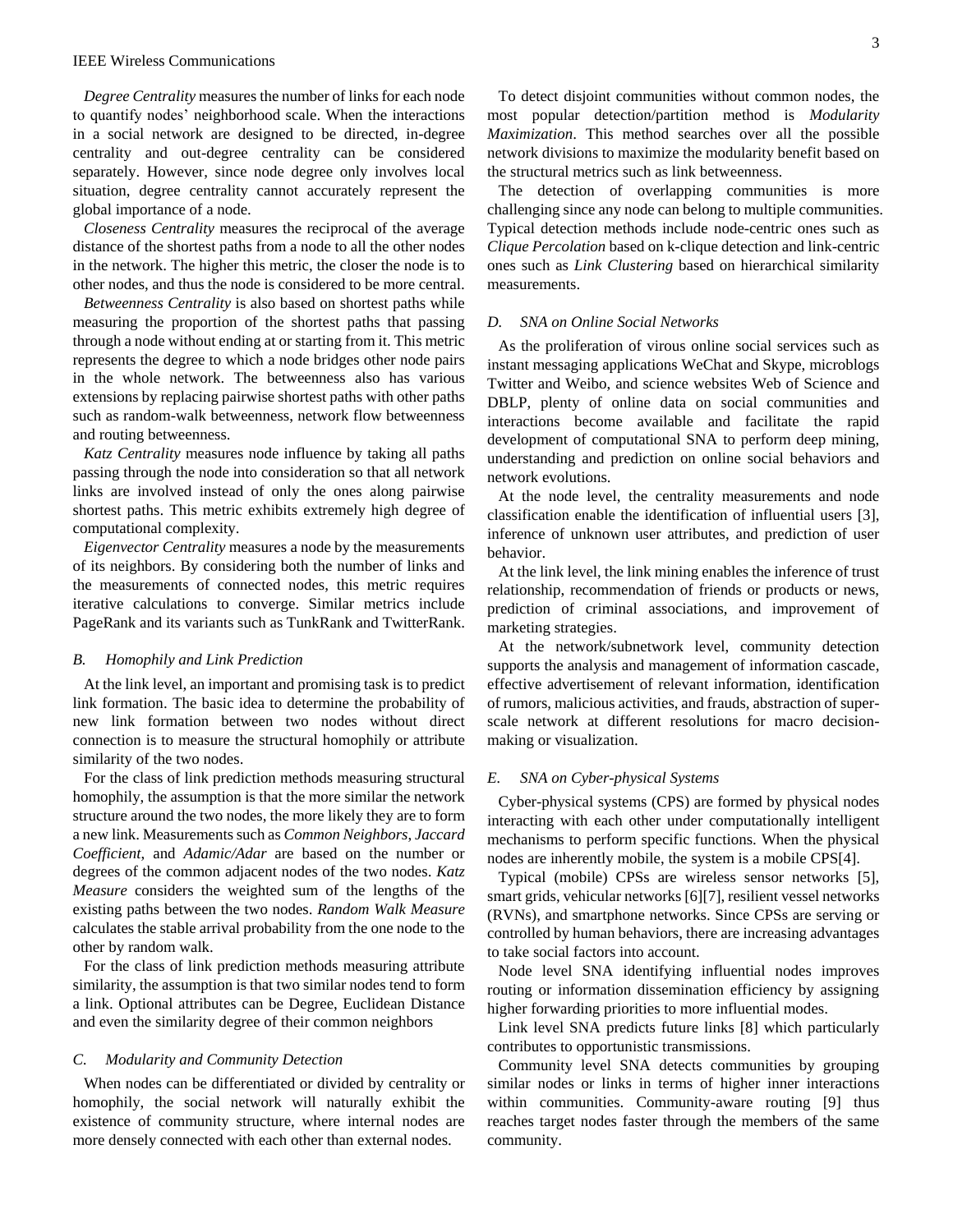

<span id="page-3-0"></span>**Fig. 2 BMD transmission in Resilient Vessel Networks**

# III. SOCIALLY-AWARE ROUTING IN RESILIENT VESSEL **NETWORKS**

To enhance the transmission of the big marine data with extremely huge volume, high generating velocity, multidomain variety and heterogeneity, we propose socially-aware resilient vessel networks (RVNs) to compensate for the limitations of existing communication technologies. In this section, we first briefly introduce general BMD transmission requirements and the vessel network model. We then perform social community detection based on a novel familiarity measurement. Finally, a social community based routing (CBR) mechanism is proposed to enhance BMD transmission.

# *A. Resilient Vessel Network Model*

A general BMD transmission scenario based on RVNs is illustrated in **[Fig. 2](#page-3-0)**. There can be virous kinds of data sources distributed underwater or over the ocean surface. We assume the underwater marine data can be sensed by the underwater sensors attached to each ocean vessel. Different marine data targeted to different data centers are transmitted in the form of packets with multi-hop opportunistic vessel-to-vessel (V2V) forwarding through shore-based wireless access stations. Each packet is tagged with identification information such as source area, target stations, and generated time stamp. An opportunistic V2V connection appears only when the two vessels enter the communication range of each other.

# *B. Social Network Analysis on RVNs*

We perform SNA on a real-world large-scale fishing vessel network based on real vessel trajectory data sets. The vessel trajectories are spatial-temporal positions of more than 12,000 fishing vessels from Jan. 2015 to Dec. 2018 by BeiDou Navigation Satellite System. **[Fig. 3](#page-3-1)** illustrates the distribution and density of the trajectory accumulation within only one month, spreading the wide area of East China Sea within 121° E-128°E and 26°N-34°N. It is obvious that beyond as far as 100



<span id="page-3-1"></span>**Fig. 3 Distribution and density of fishing vessels**

km away from the coastline without cellular coverage, there are still non-negligible scale of vessel trajectories which can provide low-cost and high-throughput RVN based data transmission.

We perform link-level social strength analysis and networklevel community detection by modeling both vessels and target stations as network nodes and historical encounters as links with encounter frequency as link weights.

We propose a novel measurement for *Node Familiarity* to better evaluate link strength, based on which vessel communities can be accurately detected to improve marine data transmission efficiency. In addition to the encounter frequency  $M_{ij}$  between two vessels *i* and *j*, we further consider the standard deviation of their encounter interval  $\sigma_{ij}$ , and the familiarity  $F_{ij}$  between vessel *i* and *j* formulates as follows,

$$
F_{ij} = M_{ij}^{\alpha} / \sigma_{ij}^{\beta} , \qquad (1)
$$

where  $\alpha$  and  $\beta$  are constants to adjust the influence degree between the two factors. On the one hand, higher encounter frequency between two nodes contributes to higher familiarity. On the other hand, lower standard deviation of encounter intervals reflects more stable encounters.

Based on the proposed measurement on familiarity, we apply Infomap to perform community detection and evaluate the detection performance with a small dataset of 600 same-type fishing vessels for the purpose of clarity. As shown in **[Fig. 4](#page-4-0)**, the proposed familiarity based community detection achieves excellent performance where all the vessels geographically cluster into 12 obvious communities.

#### *C. Community-based Routing in RVNs*

We propose socially aware routing to improve data forwarding efficiency by optimizing the familiarity of relays with data targets. Considering that only when vessels encounter with other, data forwarding could occur, thus the opportunistic encounters should be efficiently utilized. Only when the encountered vessel is more familiar with the data target, the data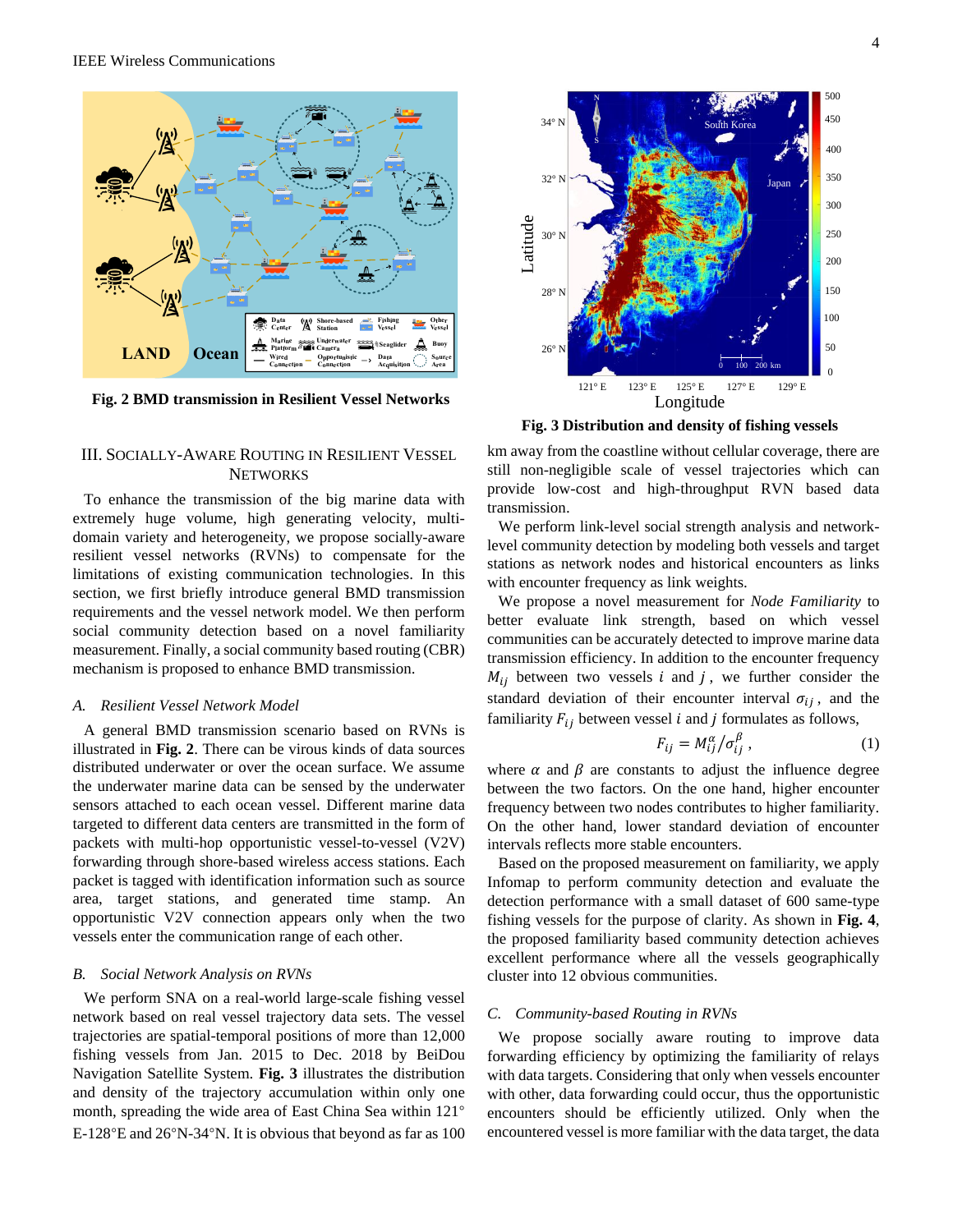

<span id="page-4-0"></span>**Fig. 4 Community detection performance in RVNs**

is forwarded. Or, the encounter can be used to forward other data packets with higher benefit.

The basic idea of the proposed socially aware routing, i.e., Community-Based Routing (CBR), is to forward packets to the vessels in the same or closer community with the target stations. Two communities sharing more vessels are thought to be closer. Suppose vessel  $v_0$ , carrying a packet towards target station  $v_d$ , encounters vessel  $v_i$ ,  $i \neq 0$ , at time t and CBR makes packet forwarding decisions as follows.

# 1) **Community Checking**

Vessel  $v_0$  first checks the community  $c_i$  of  $v_i$ . When  $v_i$  is within the same community as  $v_d$  or community  $c_i$  is closer to  $c_d$  than  $c_0$ ,  $v_i$  is selected to be a candidate relay.

#### 2) **Delay Minimization**

When multiple candidates exist at time  $t$ ,  $v_0$  estimates expected delivery delay through all the current candidates to derive a local optimal relay, e.g.,  $v_n$ , by minimizing the delivery delay.

#### 3) **Global Optimization**

 $v_0$  compares the locally minimal delivery delay at time  $t$ provided by  $v_n$  with the globally minimal delay derived over all the historical local minimum at any time before t. If  $v_n$ provides a global gain by offering an even shorter delay,  $v_n$  is forwarded and the global shortest delivery delay is updated.

The advantage of the proposed CBR is to cut down unnecessary packet forwarding to reduce transmission cost.

#### IV. TRANSMISSION PERFORMANCE EVALUATION

In this section, we evaluate the transmission performance of the proposed socially-aware community-based routing CBR through extensive simulations on large-scale dataset of real fishing vessel trajectories. We first introduce the dataset and simulation setup and then present performance metrics and typical routing algorithms for comparison. The simulation results are finally explained.

# *A. Vessel Trajectory Dataset and Simulation Setup*

The vessel trajectory dataset includes spatial-temporal positions of 12,209 fishing vessels of various fishing types recorded from January 1, 2015 to December 31, 2018 with BeiDou Navigation Satellite System. Vessel position records with about 3 min intervals form vessel trajectories, which spread within 121°E-128°E and 26°N-34°N of East China Sea. Note that at any given time, only a subset of fishing vessels are on sailing.

The simulations are conducted with multiple fixed areas as data sources, periodically generating data packets and uploading to vessels within the areas. Three real-world ports are set as shore-based stations collecting multi-hop relayed packets. The wireless communication range is set as 30 km. Each packet has a 2-hour lifetime.

# *B. Performance Metrics and Compared Routing Algorithms*

Two important transmission metrics, delivery ratio and transmission cost, are evaluated and three typical routing algorithms are implemented for comparison. The metric of delivery ratio is the average rate of successfully delivered packets to the total generated packets. The metric of transmission cost is the number of relay vessels or packet copies per delivered packet. Three routing algorithms for comparison are as follows.

- *Familiarity-based Routing (FBR)*: Different from CBR considering both node-level familiarity and community-level distance, FBR only considers node-to-node familiarity. Currently encountered vessels more familiar with the target node than previously encounter vessels will be forwarded.
- *Flooding*: Packets are forwarded to any encountered vessel. Flooding marks the upper bound of achievable delivery ratio when packet storage and transmission bandwidth are unlimited.
- *Random Walk*: Packet forwarding decisions are made with a fixed probability that can be randomly set. The probability is set as 60% in the simulations.

Note that, we assume unlimited transmission bandwidth and storage for all the compared routing algorithms to reveal the upper bound of delivery ratio by Flooding.

# *C. Simulation Results*

The average delivery ratio of all the routing algorithms varying with the number of vessels are shown in **[Fig. 5](#page-5-0)**. For all the routing algorithms, it is obvious that more packets will be delivered with more vessels, which provides better coverage and network connectivity. The delivery ratio of the proposed CBR reaches on average 93.07% of the upper bound marked by Flooding and 11.27% higher than FBR and 82.3% higher than Random Walk. For FBR, the reason for lower delivery ratio is the lack of community-level macro navigation. Indeed, node-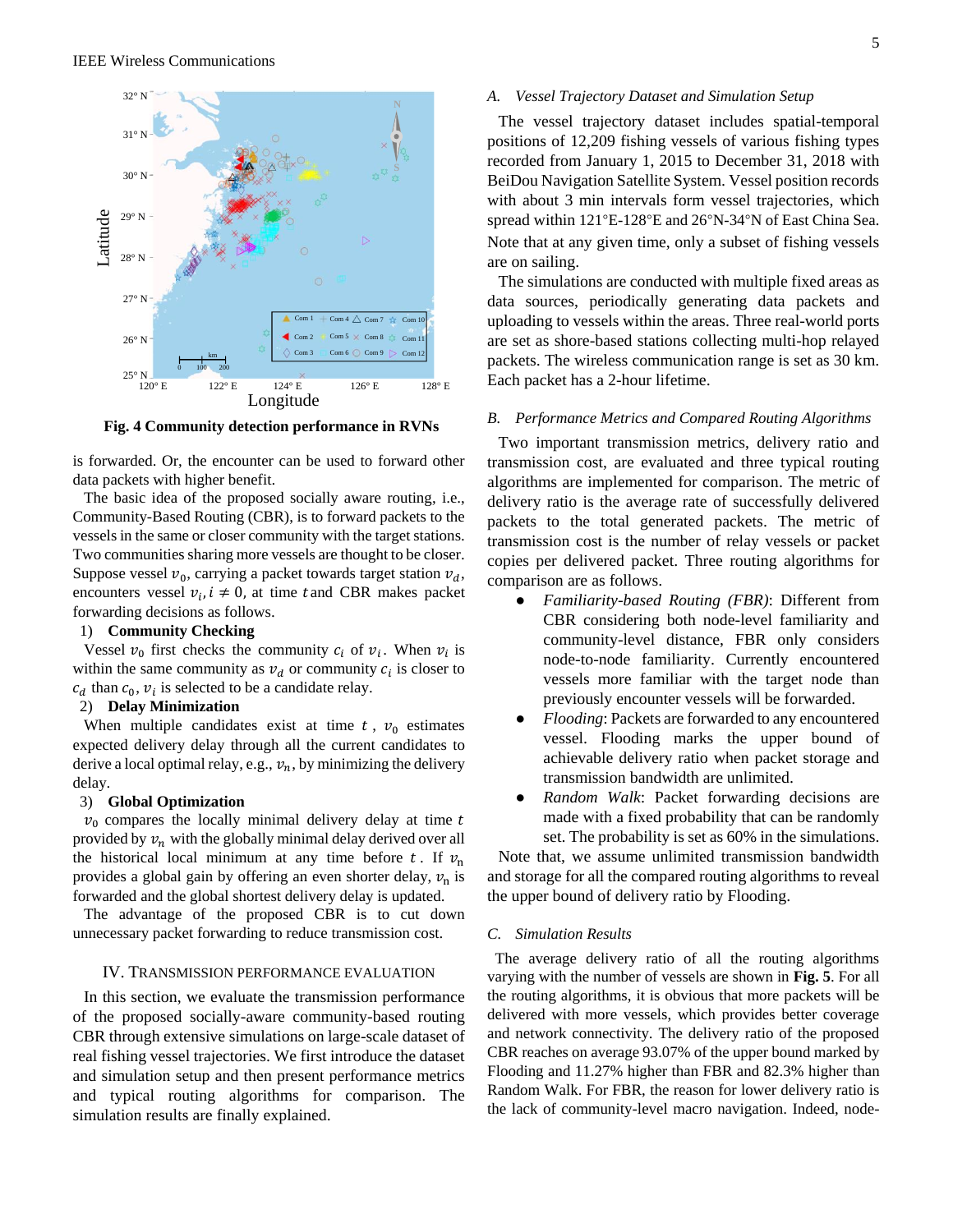

**Fig. 5 Performance of Delivery Ratio**

<span id="page-5-0"></span>level familiarity maximization of FBR is easy to fall into local optimum.

The transmission cost for all the successfully delivered packets for all the compared algorithms are shown in **[Fig.](#page-5-1) 6**. The proposed CBR achieves the lowest transmission cost, where 90% of the delivered packets cost less than 30 copies. FBR requires 20-40 hops, Random Walk needs 40-90 hops, and Flooding, also marking the upper bound of the transmission cost, costs the most.

The advantages of CBR over other compared algorithms are the community-based macro navigation and the hierarchical delay minimization at both intra-community level and intercommunity level.

#### V. RELATED WORK

We briefly classify existing communication techniques for marine data transmission into four categories. Recent advances within the four research areas are introduced in this section.

#### *A. Resilient Vessel Networks*

Resilient vessel networks have already been used for marine data collection and transmission for the significant advantages of low-cost, high flexibility, and large-scale coverage. Existing advances are focused on ad hoc networking, integrating with other communication facilities [10] such as cellular based stations and satellites, and socially-aware transmission [9].

For ad hoc networking, typical networking and transmission techniques from terrestrial ad hoc networks like vehicular ad hoc network can be adapted to use. For example, the ideas of geographically greedy routing, dynamically hierarchical clustering, and utilizing or predicting future trajectories [11], are also applicable to vessel networks.

The multi-agent integration networking is a new trend for marine communication, which involves vessel networks, cellular based stations, satellites, and unmanned aerial vehicles (UAV), incorporating cloud computing, mobile edge computing, and deep reinforcement learning.

# *B. Shore-based Cellular Communication*

Shore-based cellular communication has the disadvantage of limited coverage of land-based base stations. Traditional



<span id="page-5-1"></span>**Fig. 6 Performance of Transmission Cost**

applicable scenarios include near-coastline area, islands area, and marine platforms connected by fiber optic cable.

Recent research explores the possibilities of maritime 5G communications. The combination of 5G and unmanned aerial vehicles (UAVs) has been put forward to extend cellular coverage to remote marine area by dynamic UAV networking as relays. The integration of 5G with existing vessel navigation and monitoring system has also been proposed. The resulted intelligent communication platform is expected to facilitate vessels communicate with each other and avoid information island.

# *C. Satellite Communication*

Satellite communication systems provide stable, real-time, comprehensive coverage but most expensive communication services, yet requiring specific terminals for signal reception and sending.

The maritime applications of satellites including both communication and remote sensing. Typical satellite communication systems include O3b for the users without Internet access, Iridium and Globalstar providing global personal communication services. Recent micro-satellite projects [12], aiming to enable global Internet access through satellite networks, include Starlink, OneWeb, and Telesat. Recent advances in marine satellite communication also integrate UAVs to construct hybrid satellite-terrestrial maritime communication network for coverage enhancement.

For remote sensing, satellite-borne Synthetic Aperture Radar (SAR) has been utilized for worldwide maritime surveillance. The high-resolution imagery data captured by SAR platforms can be used for ship detection over broad ocean areas and in all weather conditions. Satellite-borne SAR is developed to overcome the coverage limitations of coastal systems.

#### *D. Underwater Communication*

Underwater communication mainly includes acoustic, laser, and magnetic induction technologies. Underwater acoustic communication [13] involves limitations on limited bandwidth and data rate and significant channel loss. Thus, modulation techniques are the key research area of underwater acoustic communication. Underwater laser or light communication also suffers high absorption and severe scattering, which severely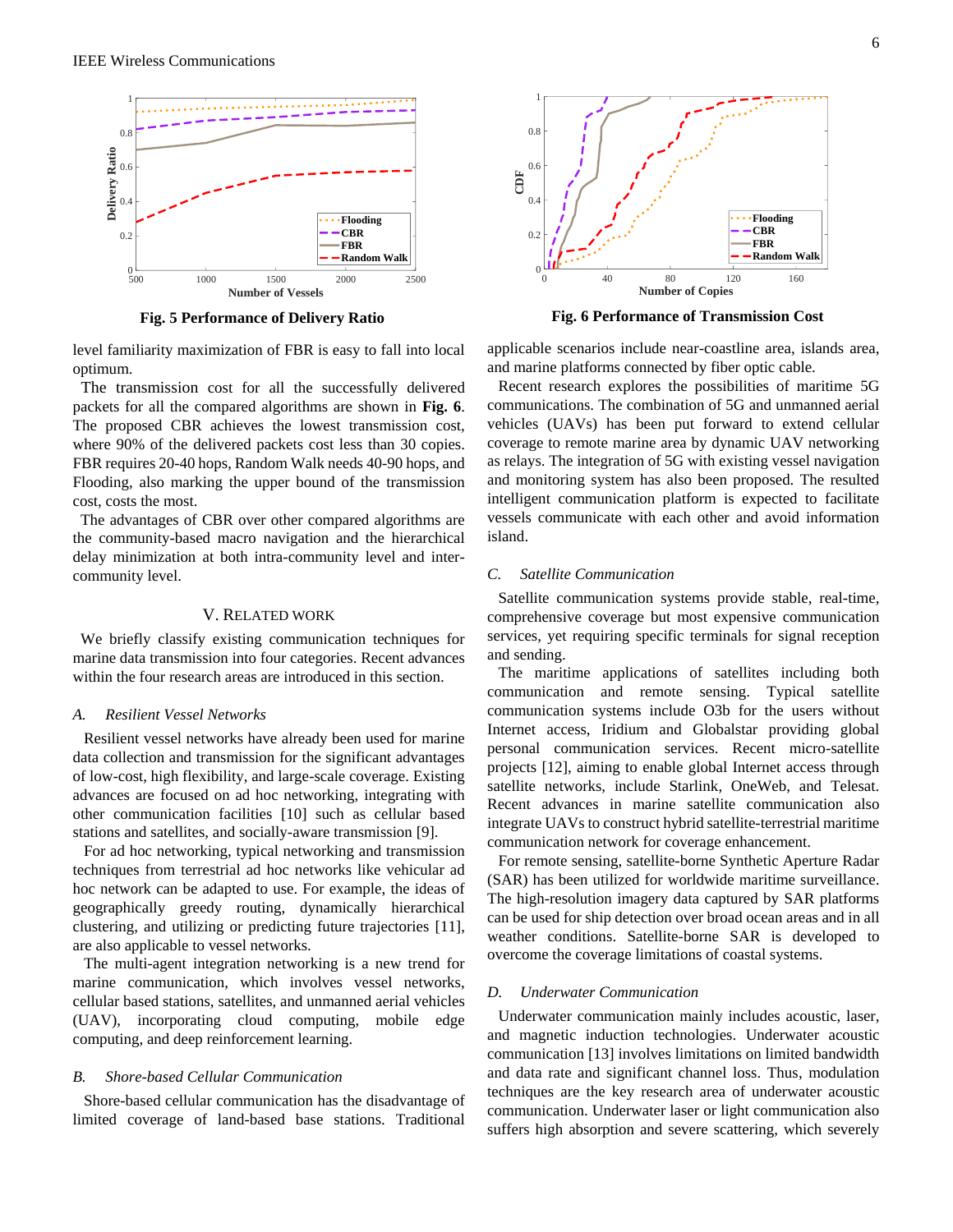limit communication range. Optical signals yet need to be accurately pointed and cannot adapt to dynamic application scenarios. All the above communication media cannot support seamless cross-domain communication to transmit cross airwater interface. Cross-domain electromagnetic communication is more robust but attenuate dramatically in underwater environment for remote and high frequency propagation. The exploration on MIMO communication mechanism integrating multiple signals is promising.

# VI. FUTURE DIRECTIONS

Performance evaluation results demonstrate that the proposed socially-aware RVNs enhance marine data transmission. However, there are still quite a few possible directions worth being explored.

**Performance Optimization for Vessel Networks:** As previous mentioned, the performance of vessel networks heavily relies on the mining of vessel mobility patterns. In addition to social attributes utilized in this paper, other vessel attributes as future trajectory, fishing type, and points of interest can also be fully investigated. For example, if future trajectories can be accurately predicted, future vessel encounters can be achieved and managed in advance. Similarly, work type and points of interest could also be considered. Deep mining of vessel mobility patterns and the trade-off among them require further studies.

**QoS Classification and Assurance:** Real-world data transmission applications involve different priorities. For instance, ocean monitoring data for marine disaster forecasting might be more urgent than scientific data and should be transmitted within higher priority and QoS assurance. A wellestablished network architecture should have a set of technologies to guarantee its ability to run high-priority applications and work dependably under limited network capacity. Moreover, resilient vessel networks operate in fully distributed way, putting forward higher demands on hierarchical QoS assurance. Novel QoS mechanisms are highly nontrivial and should be well developed.

**Multi-modal Network Collaboration:** Multi-modal network collaboration can significantly improve system performance by properly resource assignments. This work only considers mobile vessels as ad-hoc nodes for system design. Multi-modal communication modes [14], such as satellite, VHF, cellular, UAV supported, are not involved. Building a proper mechanism among various network modes is still an open problem. The resource allocation issue among these conflict wireless channels [15] is worth research in the future.

**Design of Innovative Network Architecture:** Softwaredefined networking (SDN) is considered one of such emerging architectures with promising advantages compared to traditional networks, which is suitable for multi-application maritime resilience networks. Although SDN has attracted much attention with many benefits, unique challenges, such as link uncertainty, severe data delivery delay, and multi-modal cooperation, should be tackled.

# VII. CONCLUSION

In the current era of marine data proliferation, significant transmission challenges arise towards the acquisition, collection and transmission on the big marine data. To bridge the great gap between the challenges and the extremely limited transmission capability of existing transmission technologies, the new type of RVNs is proposed to provide low-cost and spatial-temporal coverage with the huge volume of existing marine vessels. Moreover, social community detection with novel measurement on node familiarity is leveraged to improve data transmission performance of RVNs by exploring the implicit social relationships among vessels. Specifically, vessel familiarity and social communities are detected.

# **REFERENCE**

- [1] Y. Li, Y. Zhang, W. Li, and T. Jiang, "Marine Wireless Big Data: Efficient Transmission, Related Applications, and Challenges," *IEEE Wirel. Commun.*, vol. 25, no. 1, pp. 19–25, 2018, doi: 10.1109/MWC.2018.1700192.
- [2] J. Tang, "Computational models for social network analysis: A brief survey," *26th Int. World Wide Web Conf. 2017, WWW 2017 Companion*, pp. 921–925, 2017, doi: 10.1145/3041021.3051101.
- [3] M. A. Al-Garadi *et al.*, "Analysis of online social network connections for identification of influential users: Survey and open research issues," *ACM Comput. Surv.*, vol. 51, no. 1, 2018, doi: 10.1145/3155897.
- [4] D. Yu *et al.*, "Distributed Broadcasting in Dynamic Networks," *IEEE/ACM Trans. Netw.*, vol. 29, no. 5, pp. 2142–2155, 2021, doi: 10.1109/TNET.2021.3087818.
- [5] Y. Zou, D. Yu, J. Yu, Y. Zhang, F. Dressler, and X. Cheng, "Distributed Byzantine-Resilient Multiple-Message Dissemination in Wireless Networks," *IEEE/ACM Trans. Netw.*, vol. 29, no. 4, pp. 1662– 1675, 2021, doi: 10.1109/TNET.2021.3069324.
- [6] R. Jiang, Y. Zhu, and Y. Yang, "Improving Throughput and Fairness of Convergecast in Vehicular Networks," *IEEE Trans. Mob. Comput.*, vol. 16, no. 11, 2017, doi: 10.1109/TMC.2017.2690423.
- [7] T. Liu, Y. Zhu, R. Jiang, and Q. Zhao, "Distributed Social Welfare Maximization in Urban Vehicular Participatory Sensing Systems," *IEEE Trans. Mob. Comput.*, vol. 17, no. 6, 2018, doi: 10.1109/TMC.2017.2760302.
- [8] C. Liu, Z. Sun, J. Liu, H. Huang, Z. Guo, and Y. Feng, "VSTP: vessel spatio-temporal contact pattern detection based on MapReduce.," *EURASIP J. Wirel. Commun. Netw.*, vol. 2017, p. 175, 2017, doi: 10.1186/s13638-017-0960-x.
- [9] Q. Bing, R. Jiang, and F. Hong, "Exploiting Social Network Characteristics for Efficient Routing in Ocean Vessel Ad Hoc Networks," 2019, doi: 10.1109/IPCCC47392.2019.8958733.